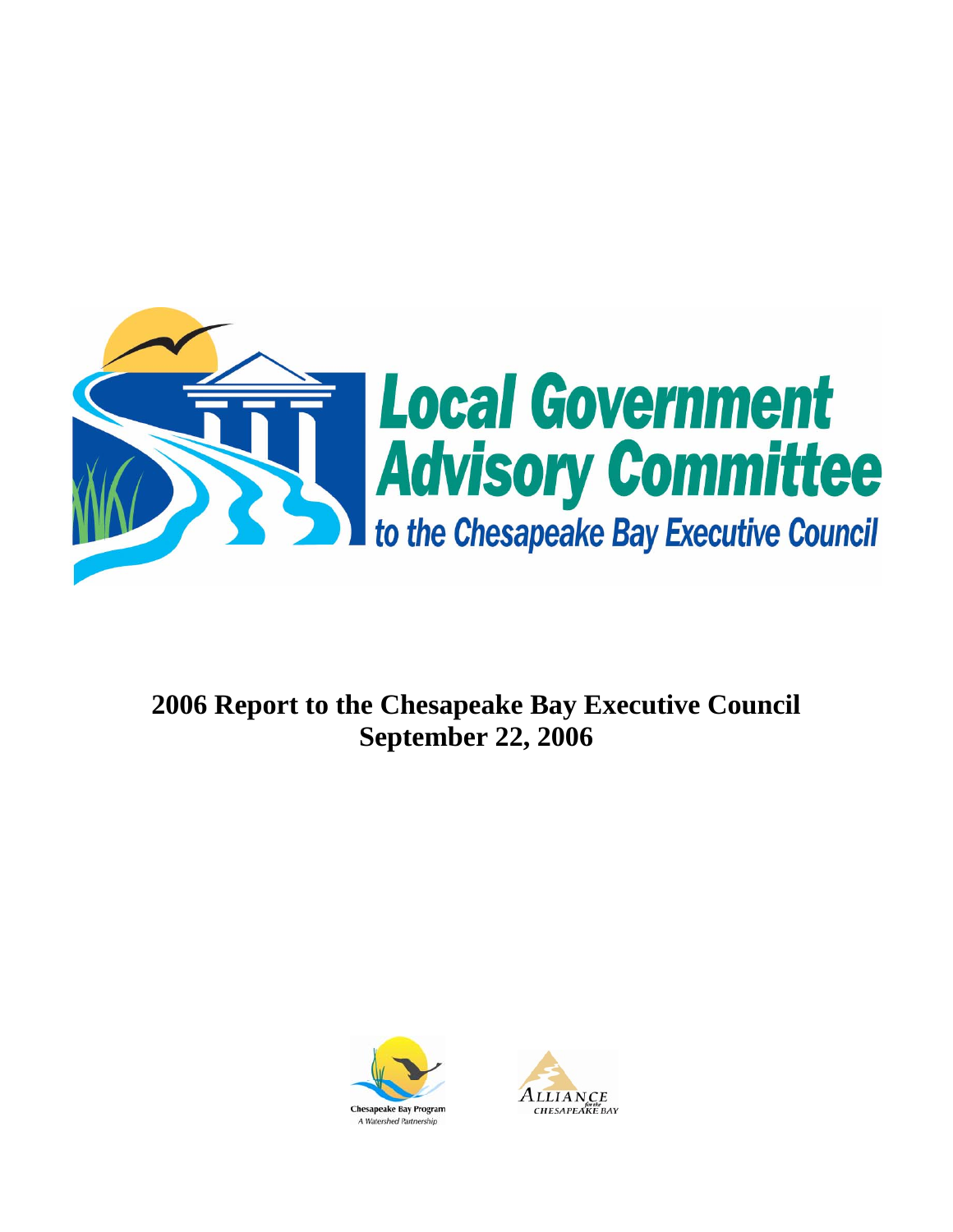# **Local Government Advisory Committee to the Chesapeake Bay Executive Council**

**2006 Annual Report** 

(Issued September 22, 2006)

In 2006 the Local Government Advisory Committee (LGAC) has meet throughout the Chesapeake Bay watershed to discuss local government achievements and challenges in meeting the Chesapeake Bay 2000 Agreement goals. The Committee has engaged with Congressman Wayne T. Gilchrest, Co-Chair of the Congressional Chesapeake Bay Watershed Task Force, Chesapeake Bay Program staff, and numerous local stakeholders. Based upon this work and internal discussions, LGAC is pleased to offer the following summary report and recommendations to the Chesapeake Bay Program Executive Council (EC).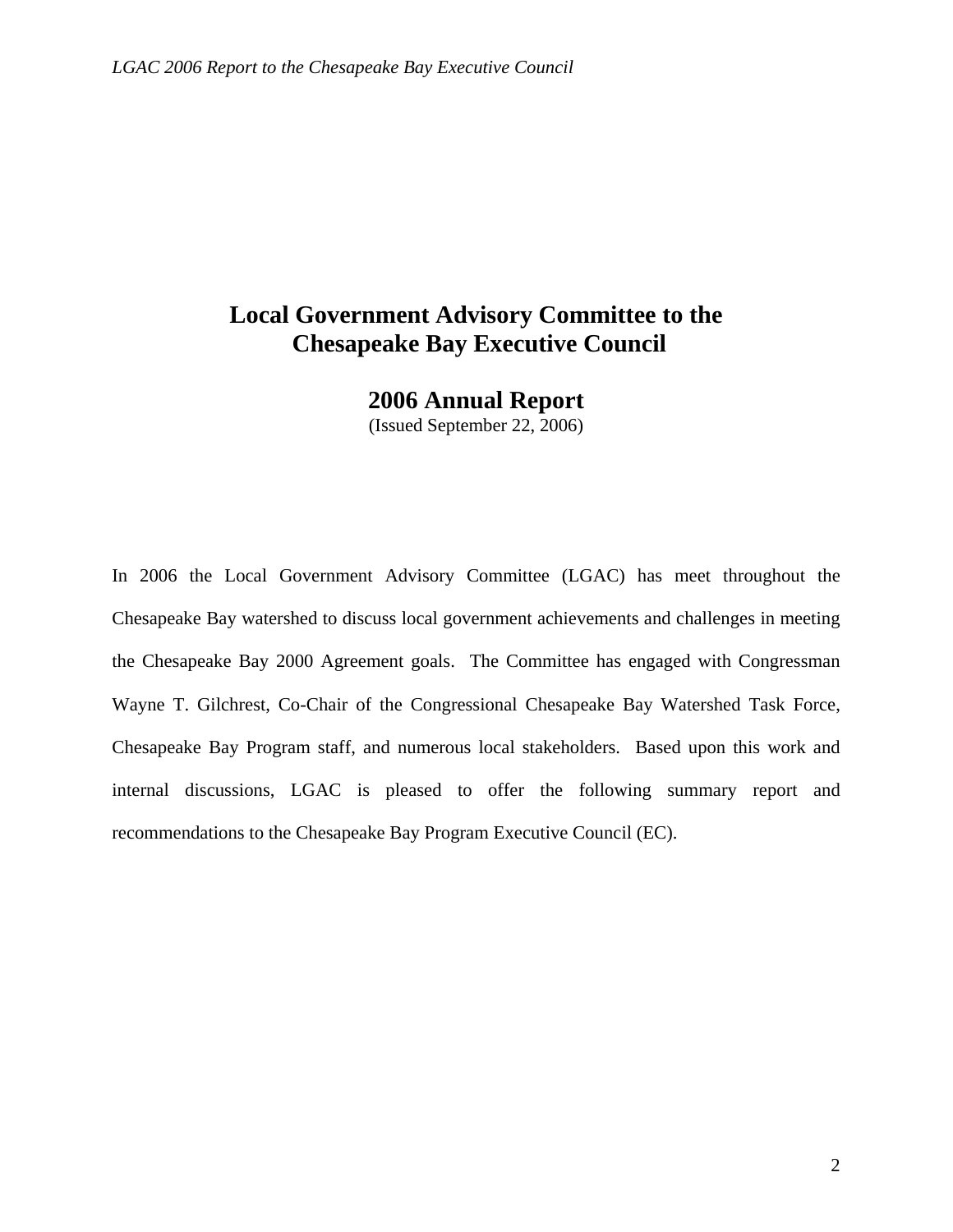# **Executive Summary**

- **For the coming year, LGAC requests that a combination of both federal and state funds be allocated for an outreach budget to address the technical and financial needs of local governments. This is LGAC's highest priority recommendation.** Local governments can accelerate the Bay's restoration only if each of the Bay Agreement jurisdictions – Maryland, Virginia, Pennsylvania, and the District of Columbia – individually support outreach that (1) clearly articulate the expectations for local governments in meeting Tributary Strategy goals and the urgency for taking action, and (2) provide the necessary technical and financial assistance and tools. This requires a coherent and coordinated strategy among the various agencies that work with local governments within each state, as well as funding to implement a targeted assistance program. In addition, the federal government has an important leadership role in providing the jurisdictions with funding that can leverage state funds to get the highest return on local government implementation of Tributary Strategy activities.
- **We ask the Executive Council to work with LGAC to mobilize the support of local government networks to further the implementation of the Chesapeake 2000 Agreement.** Many of our members hold leadership positions in each of their respective local government organizations. LGAC members welcome any opportunity to meet with the individual Executive Council members outside of the annual EC meeting to address state-or-D.C.-respective issues.
- **LGAC wishes to reinforce the need for sustainable financing to carry out watershed protection and restoration**. Your leadership in generating creative financing solutions that reflect a partnership of funds – local, state, federal and private dollars – is needed if we truly intend to accelerate restoration. Many local governments would benefit from financing counsel to help them understand options in sustainable strategies that fit their particular needs. In addition, we are concerned with deep cuts being proposed to the federal Clean Water State Revolving Fund (CWSRF), and we urge the Executive Council to work with us in advocating for the restoration of these federal funds. We are likewise troubled by the planned elimination of the Small Watershed Grants Program, which is the only dedicated funding stream to support small-scale restoration efforts. We ask that the Executive Council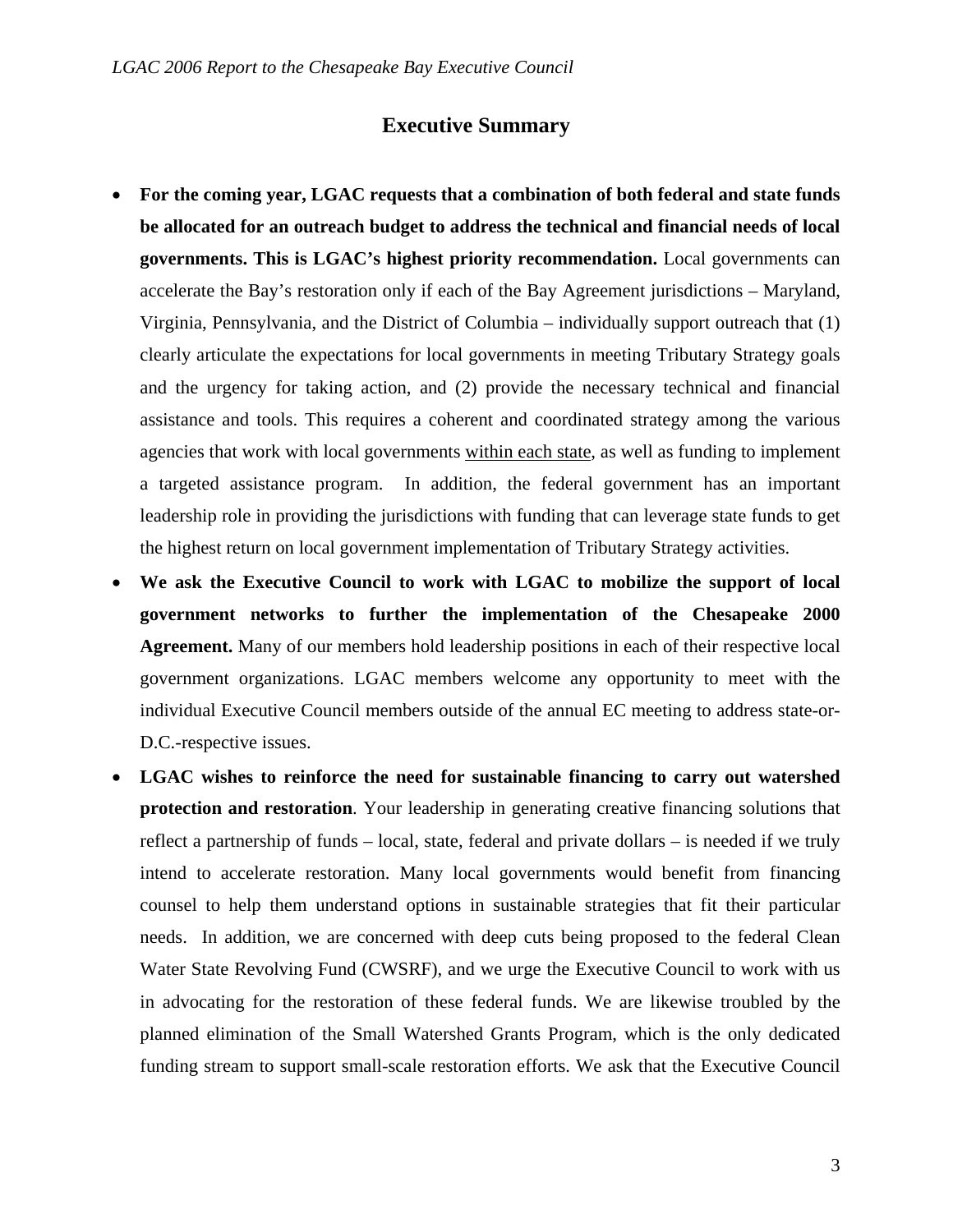and Chesapeake Bay Program proactively work with LGAC to mobilize the support of local government networks to address these funding concerns.

- **LGAC supports the reorganization of the Bay Program from a goal-setting and sciencebased program to one that focuses on accelerating implementation.** We see ourselves as productive partners in the Bay Program reorganization effort and have sent a letter to the Bay Program's Implementation Committee with specific recommendations on reorganization. Additionally, we welcome your ideas on how LGAC members can help the Bay Program restructure and refocus.
- *New Bay Program Initiatives* **--** LGAC strongly supports the "*Healthy Lawns and Clean Water Initiative*," which creates a new partnership between the lawn care industry and Bay Program to control nutrient losses from lawns. The program's initial thrust to reduce phosphorus in Do-It- Yourself lawn fertilizers is a first step in what we hope will become a long term public/private partnership. LGAC also supports the Directive #06-2 *"Protecting the Forests of the Chesapeake Watershed".* This directive adds clarity to previous land conservation commitments by identifying those forested lands that provide the most value to watershed protection. Local governments play a critical role in adopting regulations and incentives that help protect these wooded lands, most of which are under private ownership. Finally, we recognize that viable, local, agricultural economies mean strong communities and so we support the Directive #06-1 *Assisting Farmers in the Chesapeake Region: A Call for Expanded Financial and Technical Assistance*. LGAC offers its own voice of support in conveying the Bay region's conservation funding needs to Congress as it deliberates the federal Farm Bill in 2007. We encourage the Bay Program leaders to work closely with local governments in carrying out these new commitments.

The Local Government Advisory Committee members want to use their time and experience in local government affairs for the maximum benefit of the Chesapeake Bay restoration. Thank you for your consideration of this annual report.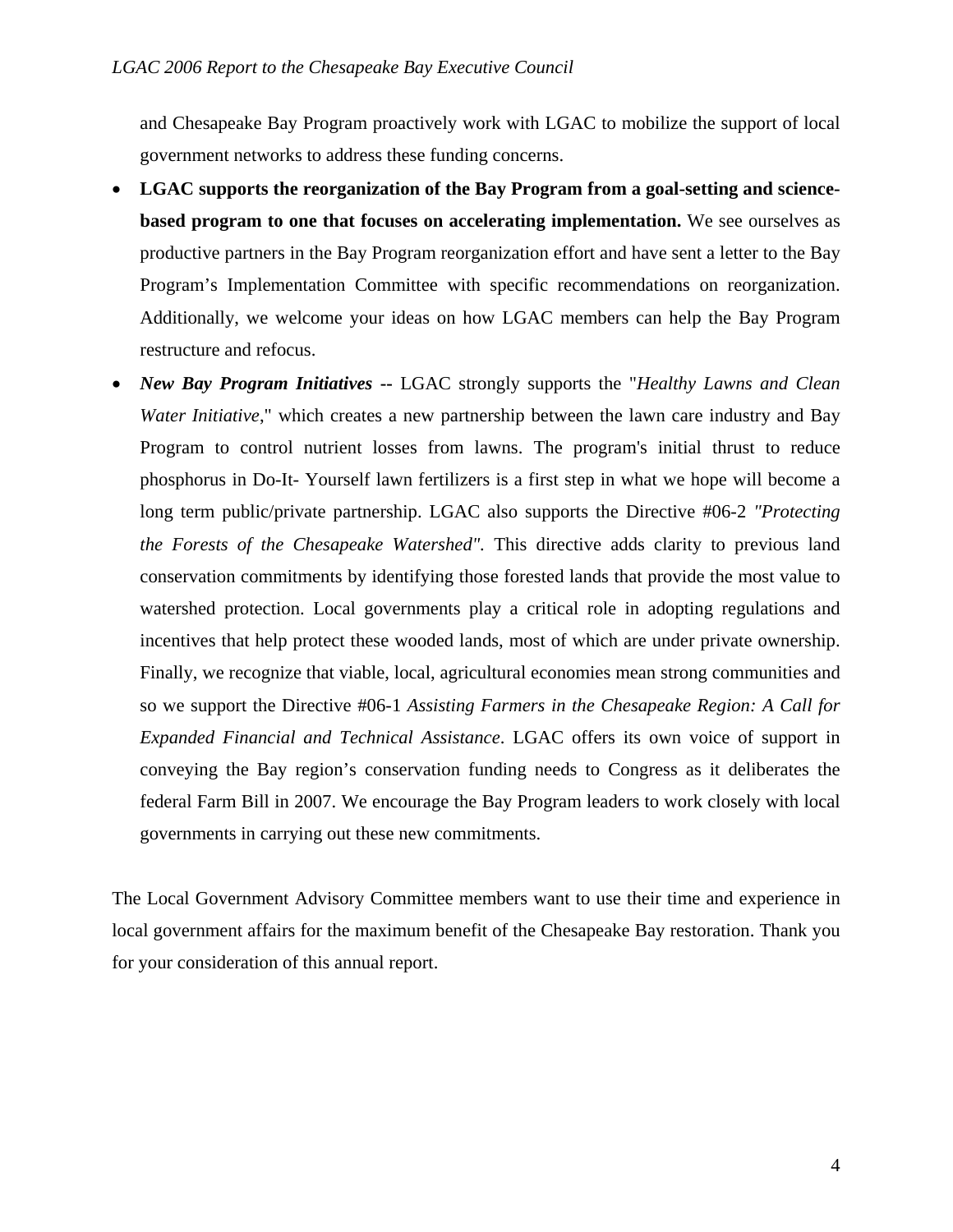# **LGAC 2006 Report to the Chesapeake Bay Executive Council** *FINAL DRAFT*

# **The Honorable Penelope A. Gross Chair, Local Government Advisory Committee Chesapeake Bay Program**

I am honored to be invited to speak with you today as the current Chair of the Local Government Advisory Committee. Chesapeake Bay issues are of particular interest to me, which is why I serve on the Chesapeake Bay Policy Committee of the Metropolitan Washington Council of Governments, the Bay Program's Local Government Advisory Committee, and was a member of the Chesapeake Bay Program's Blue Ribbon Financing Panel. I also chair Virginia's Potomac Watershed Roundtable, and I represent the Mason District on the Fairfax County Board of Supervisors.

### *I. Accelerating Watershed Restoration –*

### *What to Do, How to Do It & How to Pay for It at the Local Level*

For many years, the Executive Council and Chesapeake Bay Program have recognized the critical role of local governments in the protection and restoration of local streams, rivers and the Bay. Of the 98 commitments in the Chesapeake 2000 Agreement, 22 specifically involve local governments and other commitments imply local government involvement in the areas of land use, stormwater management, and water and sewer management.

For the C2K Agreement to be successfully implemented, you need local government involvement. Through Bay Program guidance documents and the Bay Partner Community Award program, some local governments know, in general terms, what actions they should take to help restore the Bay. However, the 1600-plus local government entities in the Bay Watershed are not effectively engaged. There is no clear, unified message as to why local governments should pay attention to the Bay Program's goals and call for action, especially in the non-tidal portions of the watershed. The Bay Program and its partners must do better.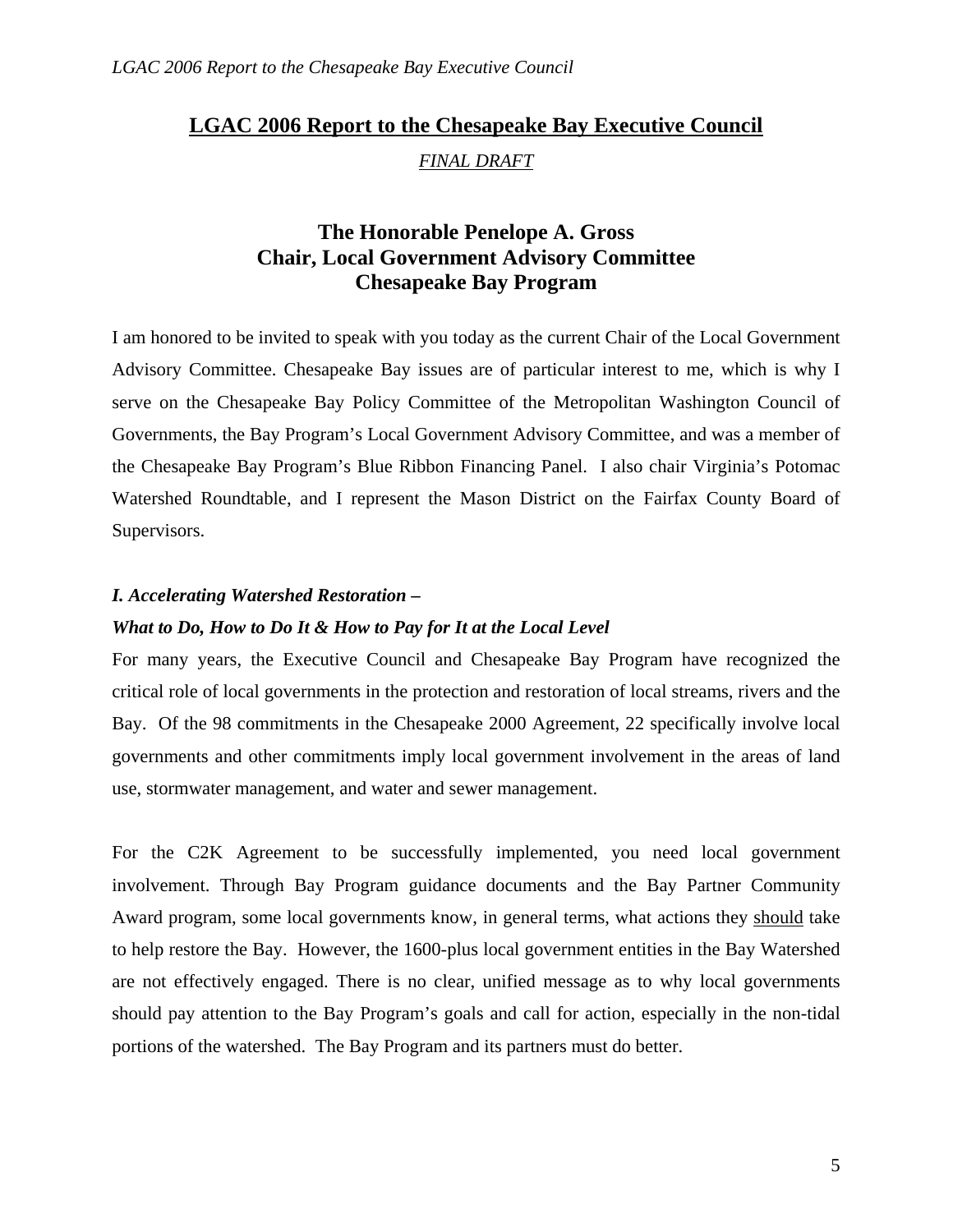This year's theme for the Executive Council meeting is *accelerating* the Bay's restoration. **Local governments can accelerate the Bay's restoration only if each of the Bay Agreement jurisdictions – Maryland, Virginia, Pennsylvania, and the District of Columbia – individually support strategies that** 

- **1) Clearly articulate the expectations for local governments in meeting Tributary Strategy goals and the urgency for taking action, and**
- **2) Provide the necessary technical and financial assistance and tools. This requires a coherent and coordinated strategy among the various agencies that work with local governments within each state, as well as funding to implement a targeted assistance program.**
- 3) **We understand that it may not be the federal government's role to work directly with local governments, but the federal government does have an important leadership role in providing the jurisdictions with the funding necessary for the states to leverage funds and target their local governments for the most return on Tributary Strategy progress.**

The degree to which the Tributary Strategies clearly articulate expectations for local government varies among the jurisdictions. We encourage each jurisdiction to develop implementation strategies targeted to local governments. Specific actions should be outlined, with explanations of how state or federal agencies and programs can help them meet these expectations through existing programs or innovative financing strategies. Strategies should set priorities for each jurisdiction, either geographically or programmatically.

One of the challenges to developing these strategies for local government is the fact that many local government actions are not captured in the Chesapeake Bay Model, which tracks the implementation of specific Best Management Practices (BMPs). This explains why states focus their Tributary Strategies on measurable BMPs – agricultural, waste water treatment, and certain stormwater management practices, some of which are under the realm of local government authority. However, there are a host of local policy decisions that collectively either help or harm the Bay watershed. Though not measurable in the traditional sense of counting BMPs on the ground, these policies and supporting regulations and programs are critical to watershed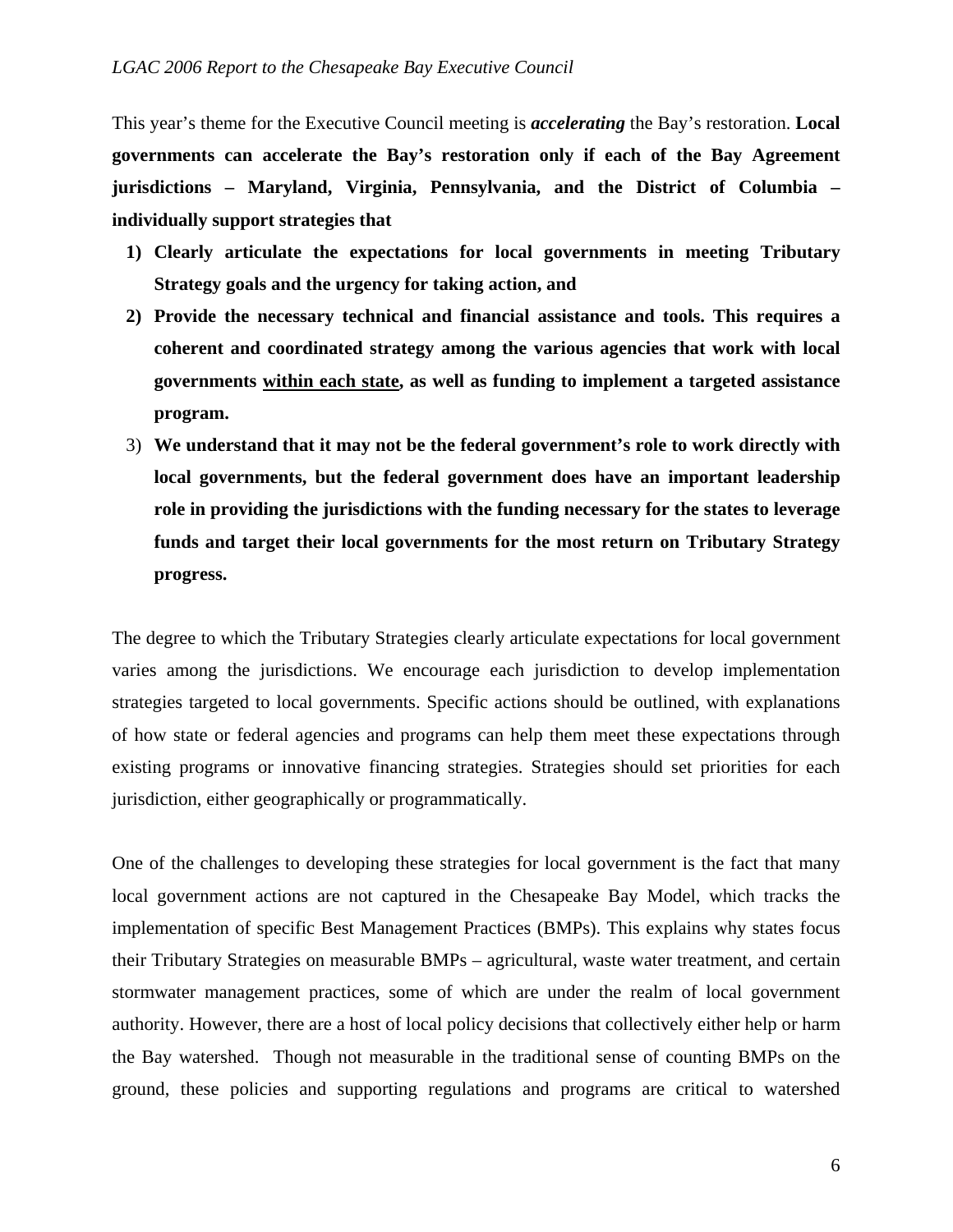#### *LGAC 2006 Report to the Chesapeake Bay Executive Council*

protection. Local governments need help understanding the science, the tools, and the local long term benefits to making unconventional policy choices.

Geographic Information System, or GIS, tools are particularly useful for local government decision making. The development of modeling tools could help communicate the impacts of land use patterns and design on local water quality. It would be useful to have a clear understanding of what GIS tools are being promoted in each of the Bay jurisdictions, their availability to local governments, and how the Bay Program's GIS initiatives support decision making at the local level.

Real world implementation of tributary strategies raises other challenges. There exists a fear among local governments that an investment made today with limited tax dollars may be for naught if the state or federal rules change tomorrow. In other words, there is no assurance that a local government that upgrades its sewage treatment plant, for instance, will not be required to invest in something completely different if water quality conditions do not improve for the Bay over time. Will population growth negate their efforts? It's a question of local governments feeling comfortable making fiscal or policy decisions, knowing full well that the Bay's recovery depends on a complicated mix of inputs, and that expectations or requirements may change.

This point also relates to the "real question" raised at many of our LGAC meetings – what will happen if we don't do x, y or z? Many local government officials want to support C2K goals; however, there is no real urgency behind the 2010 deadline for local government officials. What are the consequences of not dealing with these issues in the present? Are there regulatory requirements looming if you don't take pro-active steps to protect local water quality? Can the Bay Program or states offer incentives to encourage action today, not tomorrow? How can local governments finance local programs to get the job done? How can each jurisdiction communicate to their local governments that it's cheaper to protect than restore – that there are very real local benefits to changing the rules? How can we help elected officials gain public support for tough land use policy decisions? These are questions not yet answered in the minds of local officials.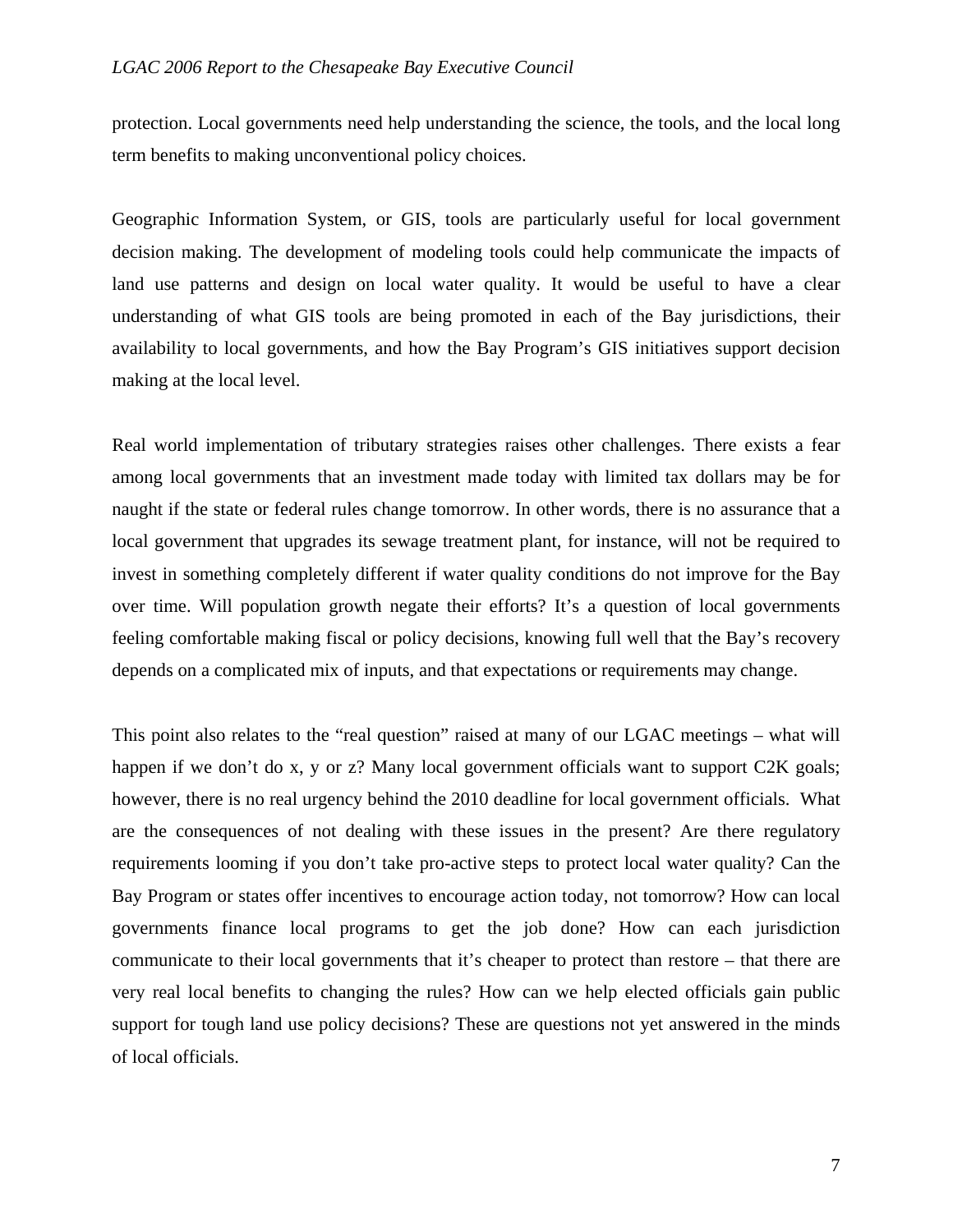#### *LGAC 2006 Report to the Chesapeake Bay Executive Council*

With regard to technical and financial assistance, outreach must be tailored to the abilities of large and small jurisdictions. Differences in local government access to technology must be considered during the development of communications strategies. A strong, structured technical assistance program to local governments is needed, especially in smaller, more rural jurisdictions that lack staff expertise in stormwater management and watershed protection. In many localities, watershed management is still not reflected in land use planning. As a result, development patterns and practices ignore the many values that riparian buffers, protected floodplains and protected natural resource lands offer for water quality, water supply, and wildlife habitat. More importantly, as a local elected official, I know that local government officials need to understand the local benefits that would result from changes in land use policies. Otherwise, they won't be persuaded to defend these changes before their constituency.

**For the coming year, LGAC requests that a combination of both federal and state funds be allocated for an outreach budget to address these needs.** Suggested approaches include a coordinated network of service organizations and agencies or a program mirrored after the Cooperative Extension Service for agriculture or Nonpoint Education for Municipal Officials (NEMO) program. There are components that could be best served through a collective Chesapeake Bay Program approach, while other components would need to be tailored to each jurisdiction's unique structure of local governments.

#### *II. A Unified Voice for Local Governments in the Bay Watershed*

LGAC members are also interested in helping to unify the voices of the more than 1,650 local governments throughout the 64,000 square-mile Chesapeake Bay Watershed. That's not an easy job, given the individual Tributary Strategies and different areas of state emphasis. However, a unified message – or common focus or direction for local governments -- before the U.S. Congress (and even state legislatures) can help elevate the importance of Chesapeake Bay region's funding needs – needs that compete annually with other renowned water bodies, such as the Great Lakes and Florida everglades.

Furthermore, local governments throughout the Bay region need not limit their support to local government needs. In the spirit of a true partnership program, we can, for instance, lend support to requests for Farm Bill conservation programs. We support the new Directive #06-1 *Assisting*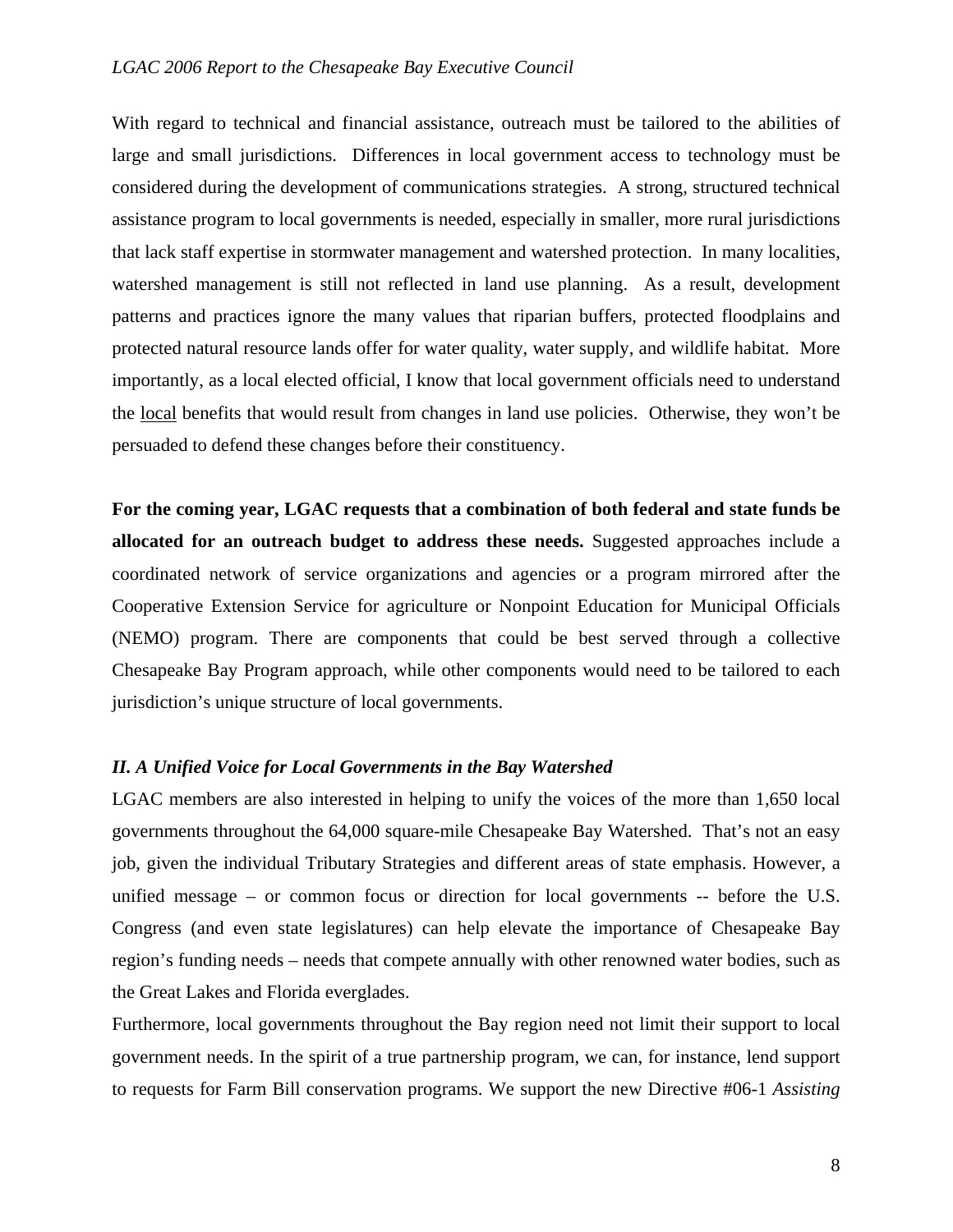*Farmers in the Chesapeake Region: A Call for Expanded Financial and Technical Assistance* and offer our own voice in conveying these needs to Congress as it deliberates the federal Farm Bill in 2007. In fact, at our August  $25<sup>th</sup> LGAC$  meeting, we took action to direct LGAC members to send letters of support to their respective Members of Congress to support the Assisting Farmer's Directive.

#### *III. Financing Local Initiatives*

LGAC wishes to reinforce the need for **sustainable** financing sources to carry out watershed protection and restoration. One-time grants are used successfully to implement certain restoration projects; however, it's the long term responsibilities at the local level that need sustainable support. For instance, stormwater management programs require support for plan reviews, stormwater retrofits, enforcement of regulations, long term maintenance of public facilities, and public outreach. Wastewater management requires plant upgrades, improved septic system management programs, and an understanding of alternative treatment technologies. Land use decisions require effective use of GIS technologies.

The concept of a regional Chesapeake Bay Financing Authority, capitalized by federal and state funds, is one option worth reconsideration. Many local governments would benefit from financing counsel to help them understand options in strategies that fit their particular locality. Your leadership in generating creative financing solutions that reflect a partnership of funds – local, state, federal and private dollars – is needed if we truly intend to accelerate restoration.

In addition, we are concerned with deep cuts being proposed to the federal Clean Water State Revolving Fund (CWSRF). While local governments and our State partners are working to increase funding for clean water programs, the federal SRF is being targeted for cuts totaling \$199.2 million. Many local governments, especially in rural areas, in the Bay watershed depend on this federal funding to pay for high priority water pollution control projects, and the proposed budget cuts are exactly the opposite of what's needed to achieve our goal of a clean and healthy Bay. LGAC urges the Executive Council to work with us in advocating for the restoration of these federal funds. Wastewater treatment requires a partnership of funds between local, state and federal sources.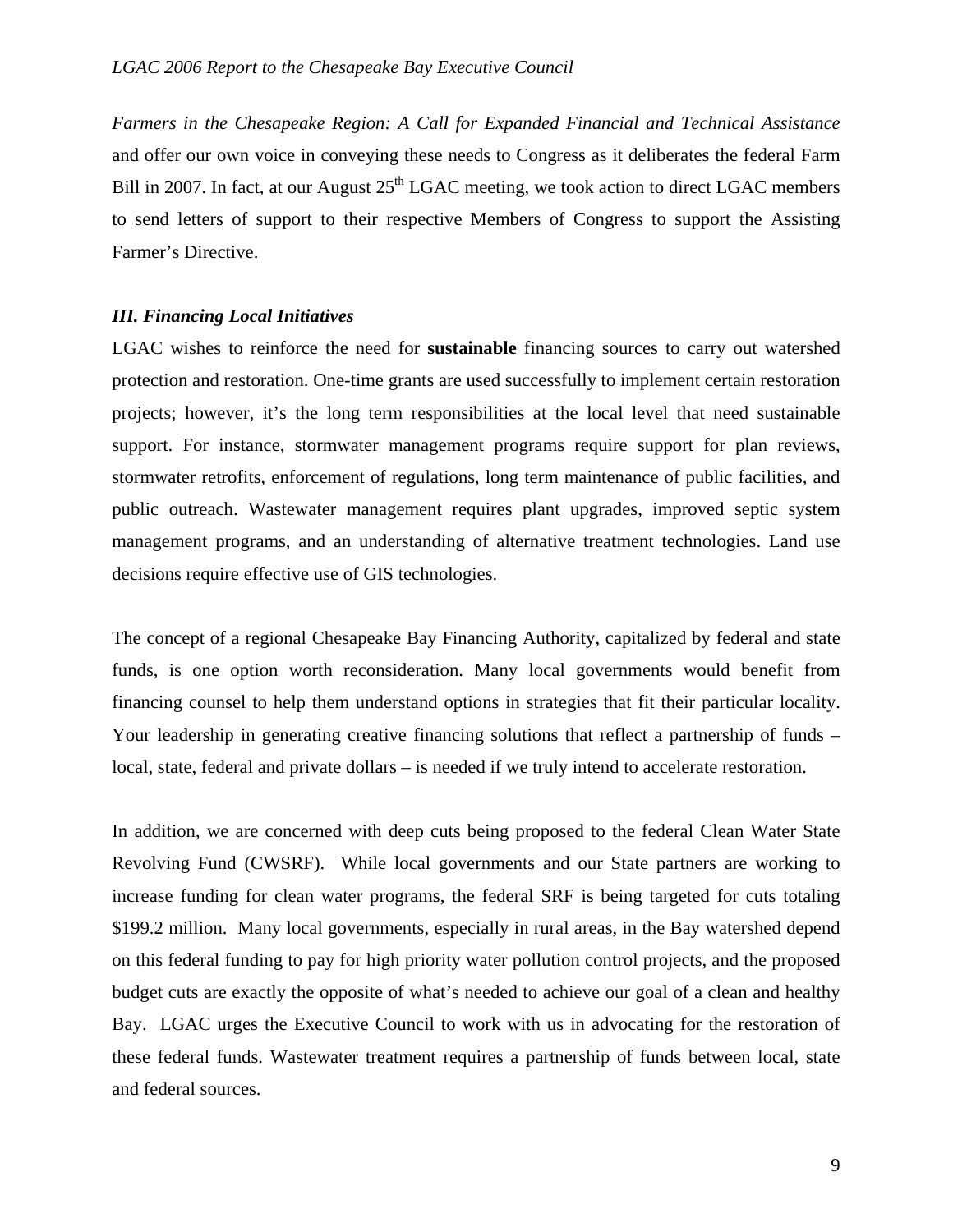LGAC also is troubled by the planned elimination of the Small Watershed Grants Program, which is the only dedicated funding stream to support small-scale restoration efforts. Funds redirected into the Targeted Watershed Program, while serving worthwhile purposes, only undercut dollars available to the smaller communities that don't have the means to undertake larger scale initiatives. We support the Bay Program's efforts to optimize all sources of funding under the Chesapeake Bay Watershed Assistance Network; however, how do we accelerate restoration when the Chesapeake Bay Program has operated under the same level of funding (about \$19 million a year) since 1994? The Program is expected to do more with fewer real dollars, which jeopardizes sustainability of all efforts.

Many of our members hold leadership positions in each of their respective local government organizations. During the next year, it is important for the Bay Program partners to work proactively with LGAC to mobilize the support of these local government networks in all of these areas. Additionally, LGAC members welcome opportunities to meet with the individual Executive Council members outside of the annual EC meeting to address jurisdiction issues.

#### *IV. Chesapeake Bay Program Re-Organization*

The Bay Program recognizes the need to shift from a goal-setting and science-based program to one that focuses on accelerating implementation. LGAC members welcome this shift in program focus. LGAC looks forward to a meaningful process evaluation on the form and functions of the Bay Program. We are open to looking at our own roles as an Advisory Committee. We will engage our members in discussions on potential ways we can accelerate implementation progress. We see ourselves as productive partners in the Bay Program reorganization effort and have sent a letter to the Bay Program's Implementation Committee with specific recommendations on reorganization. Additionally, we welcome your ideas on how LGAC members can help the Bay Program restructure and refocus.

There are opportunities for the Bay Program to involve the business community to a greater extent in the workings of the Bay Program. Continued efforts to engage the private sector in nutrient trading, the *Businesses for the Bay* program, and reduced-phosphorus fertilizer products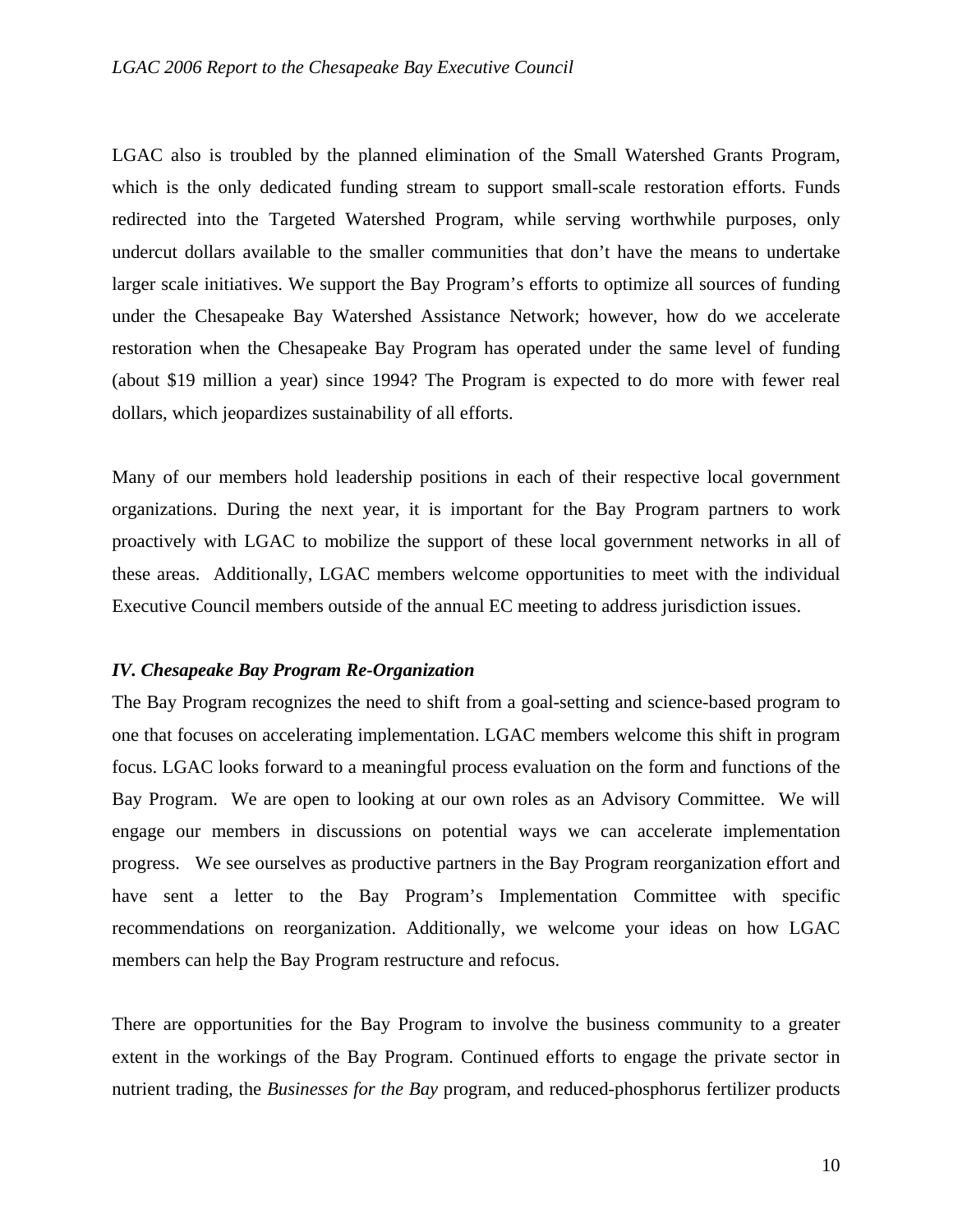are just a few of the many ways in which business communities can be involved in protecting the Bay. Innovative partnerships and private-public solutions will accelerate Tributary Strategy implementation and help our communities enjoy the benefits of local water quality improvements.

LGAC supports the recommendations of the Chesapeake Bay Watershed Blue Ribbon Finance Panel to expand the participation of the headwater states. We are encouraged to see New York, Delaware, and West Virginia's continued participation in the Bay Program partnership. There may be other opportunities for headwater participation in the Bay Program reorganization process and at the Executive Council level.

#### *V. New Bay Program Initiatives*

LGAC strongly supports the "Healthy Lawns and Clean Water Initiative," which creates a new partnership between the lawn care industry and Bay Program to control nutrient losses from lawns. Historically the Bay Program has relied on government-led efforts in reducing nutrient loads to the Bay; this initiative sets a bold precedent for private, commercial partners to work with government and university leaders in setting new product standards that will serve to reduce nutrient loadings. The program's initial thrust to reduce phosphorus in Do-It-Yourself lawn fertilizers is a first step in what we hope will become a long term public/private partnership. We applaud all the partners involved for taking a strong leadership role in this business venture.

LGAC also supports the new Directive #06-2 "*Protecting the Forests of the Chesapeake Watershed.*" This directive adds clarity to previous land conservation commitments by identifying those forested lands that provide the most value to watershed protection (forested wetlands and floodplains; headwaters and steep slopes; forests protecting drinking water supplies; large contiguous blocks of forest; and sustainably managed working forests). Local governments play a critical role in adopting regulations and incentives that help protect these wooded lands, most of which are under private ownership. We encourage the Bay Program leaders to work closely with local governments in carrying out these new commitments.